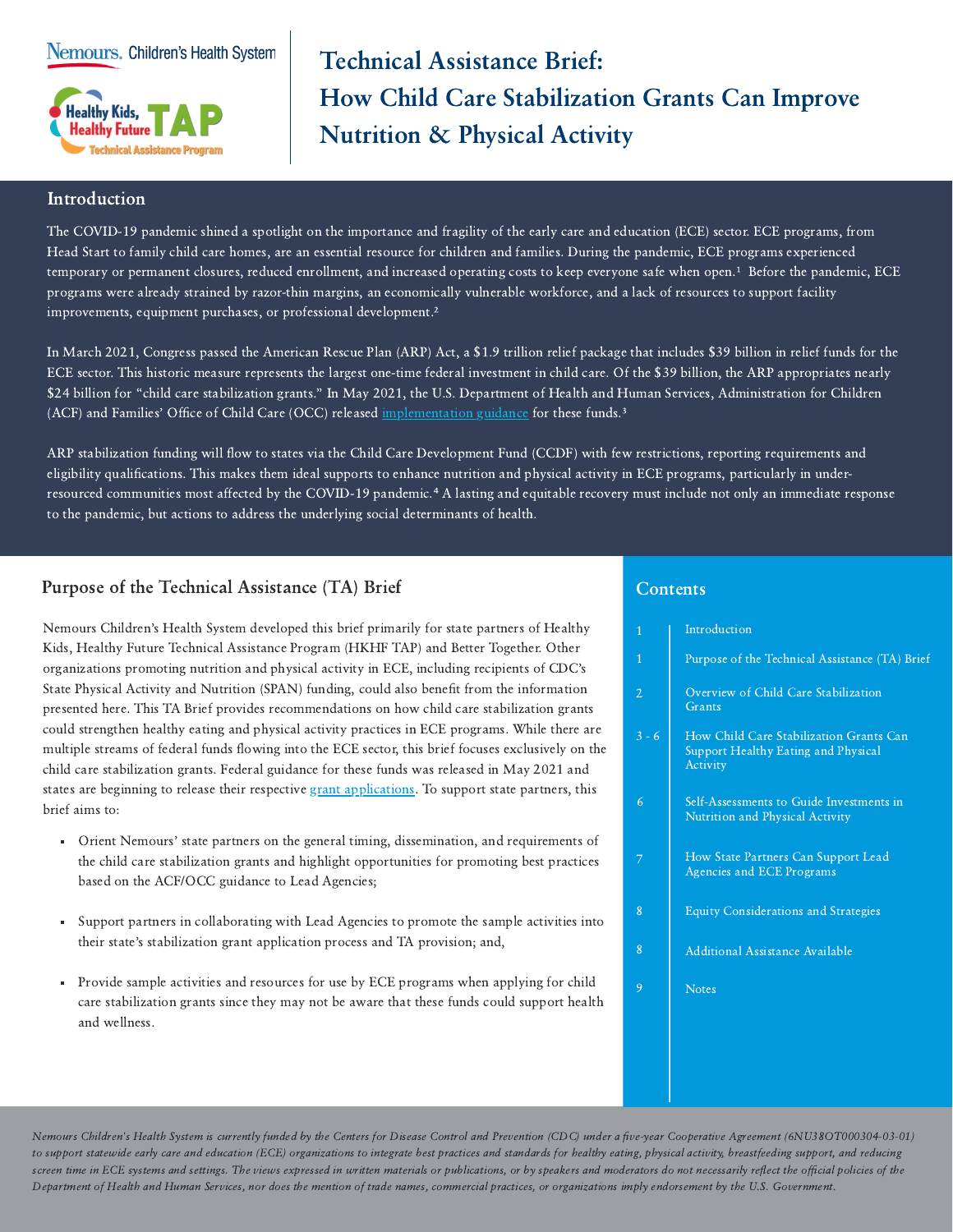# Overview of the Child Care Stabilization Grants



The \$23.975 billion in child care stabilization grants follow the rules of the Child Care Development Block Grant (CCDBG) Act, but states can spend up to 10% of their allotments on administration and TA to ECE providers.⁵ Lead agencies must spend most stabilization funds (at least 90% for states and at least 80% for tribes) as subgrants to qualified child care providers to support the stability of the child care sector during and after the COVID-19 public health emergency. Table 1 highlights total child care stabilization funding anticipated for HKHF TAP and Better Together states. The White House [American](https://www.whitehouse.gov/briefing-room/statements-releases/2021/04/15/fact-sheet-biden-harris-administration-announces-american-rescue-plan-funding-to-rescue-the-child-care-industry-so-the-economy-can-recover/) Rescue Plan Funding Fact Sheet provides additional information on anticipated funding levels for all other states.

through state CCDF Lead Agencies. The broad categories of eligible expenses include:

- Personnel costs: salaries, wages, and benefits;
- Rent (including rent under a lease agreement) or payment on any mortgage obligation, utilities, facility maintenance or improvements, or insurance;
- Personal protective equipment, cleaning and sanitization supplies and services, or training and professional development related to health and safety practices;
- Purchases of or updates to equipment and supplies to respond to the COVID-19 public health emergency;
- Goods and services necessary to maintain or resume child care services; and,
- Mental health supports for children and employees.<sup>7</sup>

States must obligate these funds by September 30, 2022 and programs must spend them by September 30, 2023. By December 31, 2021, Lead Agencies must notify the ACF if it is unable to obligate 50% of its stabilization funds.<sup>8</sup> Lead Agencies, early childhood organizations, and ECE programs need clear guidance, examples, and evidence-based resources to inform the planning process, funding requests, and grant applications.

Of the broad categories of eligible expenses, there are four that most lend themselves to supporting healthy eating and physical activity best practices. The following pages present activities that align with the intent of the federal funding, correspond to each of these eligible cost categories, and support high impact obesity prevention standards. State partners could provide the sample activities to Lead Agencies to use when developing stabilization grant applications, guidance, and when providing TA to ECE programs.

## The stabilization grants will flow directly to ECE programs Table 1. Child Care Stabilization Funding by State<sup>6</sup>

| <b>HKHF TAP States</b>        | Child Care Stabilization Funding<br>\$ Million (M) / Billion (B) |  |
|-------------------------------|------------------------------------------------------------------|--|
| Alabama                       | \$451M                                                           |  |
| Florida                       | \$1.52B                                                          |  |
| Georgia                       | \$968M                                                           |  |
| Iowa                          | \$228M                                                           |  |
| Kansas                        | \$214M                                                           |  |
| Louisiana                     | \$476M                                                           |  |
| Maine                         | \$73M                                                            |  |
| New Jersey                    | \$428M                                                           |  |
| South Carolina                | \$437M                                                           |  |
| Virginia                      | \$489M                                                           |  |
| Wisconsin                     | \$357M                                                           |  |
| <b>Better Together States</b> |                                                                  |  |
| Arizona                       | \$596M                                                           |  |
| Arkansas                      | \$286M                                                           |  |
| Indiana                       | \$540M                                                           |  |
| Mississippi                   | \$319M                                                           |  |

Nemours works at the intersection of child health and early childhood in 25 states: Launched in 2018, Healthy Kids, Healthy Future Technical Assistance Program (HKHF TAP) provides TA and resources to state partners to integrate healthy eating and physical activity best practices into ECE systems and settings. Through HKHF TAP, Nemours partners with departments of health, child care resource and referral agencies, and other ECE organizations to improve nutrition and physical activity for young children.

Better Together is a privately-funded three-year program designed to help instill healthy eating and physical activity habits early in life through program level and state system-level improvements in ECE. Better Together is implemented by the Nemours Children's Health System and the University of North Carolina at Chapel Hill.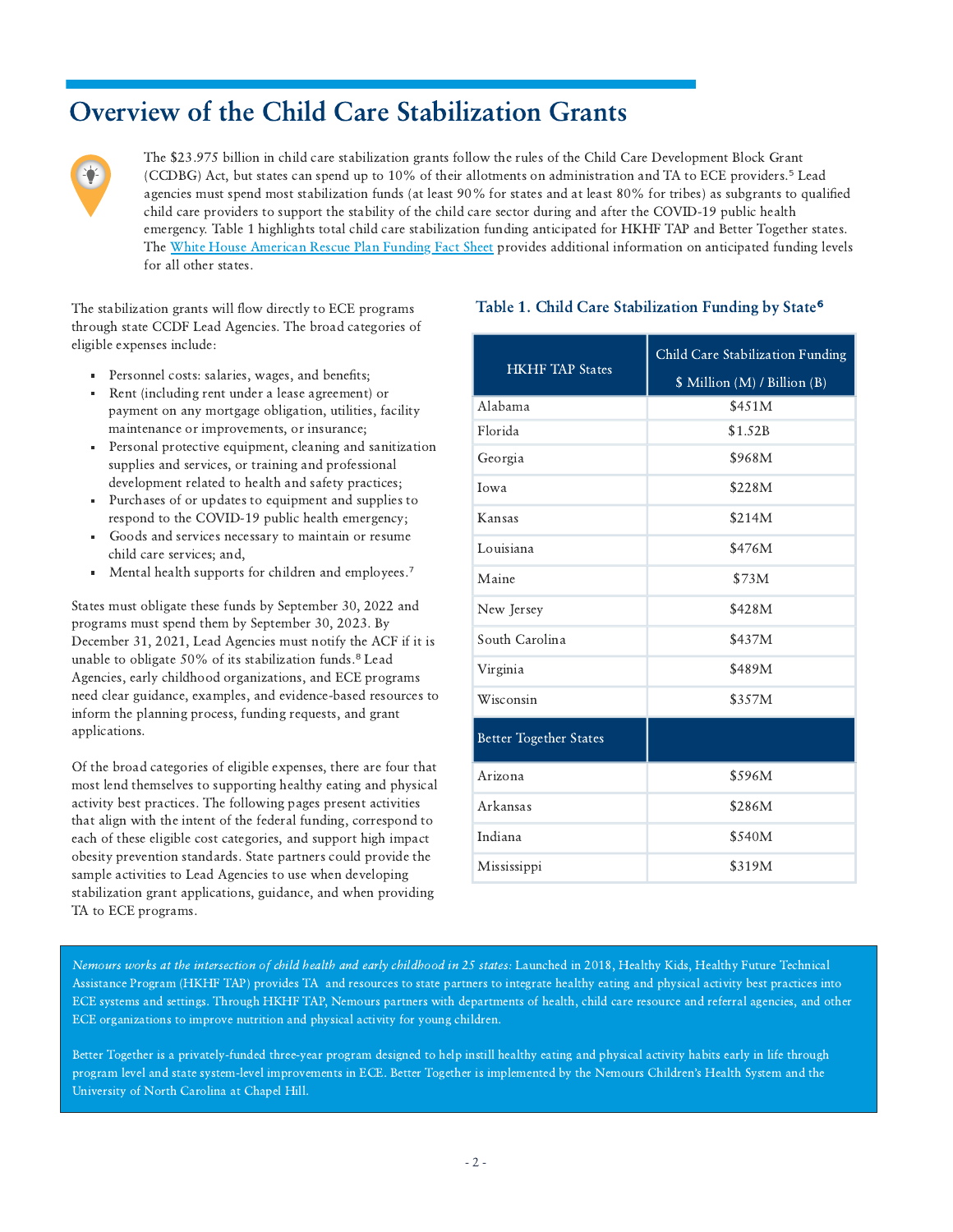# <span id="page-2-0"></span>How Child Care Stabilization Grants Can Support Healthy Eating and Physical Activity

Eligible expenses: Rent (including rent under a lease agreement) or payment on any mortgage obligation, utilities, facility maintenance or improvements, or insurance

| Support breastfeeding mothers and staff                                                                                                                                                                                                                                                                                                                                                                                                                                                                                                                                                                                                                                                                                                                                                              |                                                                                                                                                                                                                                                                                                                                                                                                                                                                                                                                                                                                                                                                                                                                                                                                                                 |                                                                                                                                                                                                                                                                                                                                                                                                                             |  |  |  |
|------------------------------------------------------------------------------------------------------------------------------------------------------------------------------------------------------------------------------------------------------------------------------------------------------------------------------------------------------------------------------------------------------------------------------------------------------------------------------------------------------------------------------------------------------------------------------------------------------------------------------------------------------------------------------------------------------------------------------------------------------------------------------------------------------|---------------------------------------------------------------------------------------------------------------------------------------------------------------------------------------------------------------------------------------------------------------------------------------------------------------------------------------------------------------------------------------------------------------------------------------------------------------------------------------------------------------------------------------------------------------------------------------------------------------------------------------------------------------------------------------------------------------------------------------------------------------------------------------------------------------------------------|-----------------------------------------------------------------------------------------------------------------------------------------------------------------------------------------------------------------------------------------------------------------------------------------------------------------------------------------------------------------------------------------------------------------------------|--|--|--|
| Recommendation                                                                                                                                                                                                                                                                                                                                                                                                                                                                                                                                                                                                                                                                                                                                                                                       | Sample activities                                                                                                                                                                                                                                                                                                                                                                                                                                                                                                                                                                                                                                                                                                                                                                                                               | Resources                                                                                                                                                                                                                                                                                                                                                                                                                   |  |  |  |
| Improve facilities to support breastfeeding<br>mothers: Per page 5 of the implementation<br>guidance, ACF/OCC encourages Lead<br>Agencies to increase the supply of child care<br>for underserved populations, including<br>infant and toddler care. To best serve<br>infants, ECE providers could apply funds to<br>facility improvements and "minor<br>renovations" to encourage breastfeeding<br>mothers to feed their children on-site.<br>Facility improvements could support the<br>creation of a lactation room which supports<br>both mothers and program staff.                                                                                                                                                                                                                             | Stabilization funds could be used to enhance the<br>child care facility or family child care home to<br>promote breastfeeding and support breastfeeding<br>mothers and staff.<br>Breastfeeding support activities include minor<br>improvements to create comfortable and private<br>space for mother to feed child or pump,<br>including adding a permanent or movable<br>partition to support mothers that prefer a private<br>space. Other activities may include creating a<br>more formal lactation room consisting of:<br>private room/space with lock; access to an<br>electrical outlet; comfortable chair; small table;<br>waste basket; nearby sink with water; access to<br>refrigerator or storage space for cooler.                                                                                                | Carolina Global Breastfeeding Institute<br>Breastfeeding-friendly Child Care<br>Alabama Breastfeeding Friendly Child<br><b>Care Certification and Resources</b><br><b>Kansas Breastfeeding Recognition</b><br><b>Toolkit</b><br><b>Wisconsin Ten Steps to Breastfeeding</b><br><b>Friendly Child Care Centers Resource</b><br>Kit<br><b>CLASP:</b> Considerations related to<br>facility improvements with federal<br>funds |  |  |  |
|                                                                                                                                                                                                                                                                                                                                                                                                                                                                                                                                                                                                                                                                                                                                                                                                      | Increase access to nutritious meals, snacks, and water.                                                                                                                                                                                                                                                                                                                                                                                                                                                                                                                                                                                                                                                                                                                                                                         |                                                                                                                                                                                                                                                                                                                                                                                                                             |  |  |  |
| Improve program quality through improved<br>nutrition: Meeting healthy eating best<br>practices improves ECE program quality. In<br>many states, improving menus, offering<br>healthy snacks, increasing water availability,<br>and serving more nutritious meals could<br>enable an ECE program to apply for the<br>Child and Adult Care Food Program<br>(CACFP), reach quality benchmarks through<br>Quality Rating Improvement Systems<br>(QRIS), and receive recognition from a state<br>recognition program for healthy eating and<br>physical activity.<br>Smaller ECE centers and family child care<br>homes often have limited food storage and<br>preparation space. Stabilization funds<br>provide an opportunity to improve kitchen,<br>storage, as well as indoor and outdoor<br>spaces. | Stabilization funds could be used for facility level<br>improvements to enable an ECE provider to<br>expand fresh fruit and vegetable offerings.<br>Activities could include minor renovations to<br>expand food storage and preparation areas for<br>fresh, frozen, and canned fruits and vegetables.<br>Activities may include adapting or expanding<br>pantry space, shelving units, refrigerators and<br>freezers.<br>Minor facility improvements could also increase<br>children's access to water indoors or outdoors.<br>Funds could support the installation of water<br>fountains outdoors or the purchase of water<br>dispensers for indoors and outdoors.                                                                                                                                                            | <b>Nemours Best Practices for Healthy</b><br>Eating / Buenas prácticas para una<br>alimentación saludable<br><b>Institute of Child Nutrition</b><br><b>Healthy Bites: A Wisconsin Guide for</b><br><b>Improving Childhood Nutrition</b><br><b>USDA Recipes for Healthy Kids:</b><br>Cookbook for Child Care Centers<br>Virginia Rev Your Bev Campaign                                                                       |  |  |  |
| Expand children's experiences with food and<br>agriculture - Farm to ECE: Young children<br>develop habits by experiencing food through<br>different ways, including building an<br>understanding of how it grows and where it<br>comes from locally. Farm to ECE is an<br>extension of the Farm to School movement<br>and offers increased access to local food<br>sourcing, school gardens and education<br>experiences for all types of ECE programs. <sup>9</sup>                                                                                                                                                                                                                                                                                                                                | Stabilization funds could be applied to facility<br>improvements to expand healthy eating in child<br>care by installing or expanding space for an<br>outdoor garden to support learning experiences<br>with gardening, fruits, and vegetables. This could<br>include storage and supplies to teach children<br>about composting, recycling and growing fresh<br>fruits and vegetables. ECE programs could also<br>improve outdoor conditions for growing with<br>facility improvements and landscaping services<br>such as weed removal and pruning, irrigation,<br>hauling and removal of unwanted items.<br>For ECE program with limited outdoor space,<br>stabilization funds could be used to purchase<br>indoor growing equipment to demonstrate the<br>process of planting, growing, and harvesting<br>food to children. | National Farm to School Network -<br>Farm to Early Care and Education<br><u> North Carolina State University -</u><br><b>Natural Learning Initiative Gardening</b><br><b>Series</b>                                                                                                                                                                                                                                         |  |  |  |

Disclaimer: The table on pages 3 - 6 includes sample activities based on the description of eligible expenses in the federal [implementation](https://www.acf.hhs.gov/sites/default/files/documents/occ/CCDF-ACF-IM-2021-02.pdf) guidance for child care stabilization grants. This does not represent official state guidance for the funds issued by any state. These recommendations and table are based on Nemours' review and interpretation of federal implementation guidance and for information purposes only. State partners and ECE programs must confirm expense eligibility and grant requirements issued by their specific state agency.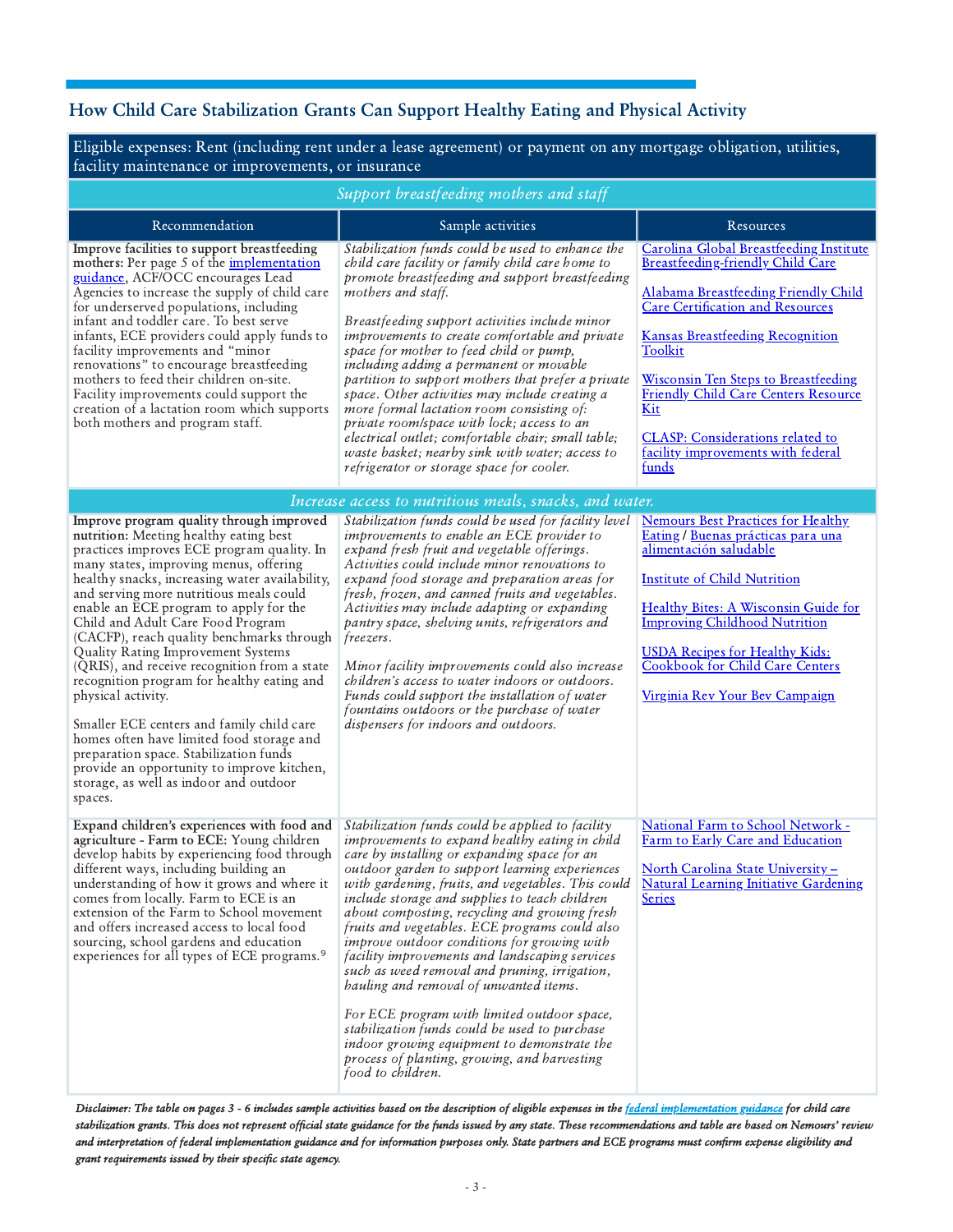Eligible expenses: Rent (including rent under a lease agreement) or payment on any mortgage obligation, utilities, facility maintenance or improvements, or insurance (continued)

| Promote physical activity through adequate space for indoor and outdoor play                                                                                                                                                                                                                                                                                                                                                                                                                                                                                                                                           |                                                                                                                                                                                                                                                                                                                                                                                                                                                                                                                                                                                                                                                                                                                                                                                                                                                                                       |                                                                                                                                                                                                                                                                                                                                                               |  |  |  |  |
|------------------------------------------------------------------------------------------------------------------------------------------------------------------------------------------------------------------------------------------------------------------------------------------------------------------------------------------------------------------------------------------------------------------------------------------------------------------------------------------------------------------------------------------------------------------------------------------------------------------------|---------------------------------------------------------------------------------------------------------------------------------------------------------------------------------------------------------------------------------------------------------------------------------------------------------------------------------------------------------------------------------------------------------------------------------------------------------------------------------------------------------------------------------------------------------------------------------------------------------------------------------------------------------------------------------------------------------------------------------------------------------------------------------------------------------------------------------------------------------------------------------------|---------------------------------------------------------------------------------------------------------------------------------------------------------------------------------------------------------------------------------------------------------------------------------------------------------------------------------------------------------------|--|--|--|--|
| Recommendation                                                                                                                                                                                                                                                                                                                                                                                                                                                                                                                                                                                                         | Sample activities                                                                                                                                                                                                                                                                                                                                                                                                                                                                                                                                                                                                                                                                                                                                                                                                                                                                     | Resources                                                                                                                                                                                                                                                                                                                                                     |  |  |  |  |
| Expand and improve outdoor environments:<br>In response to COVID-19, child care<br>programs increased their use of outdoor<br>spaces. Beyond reducing virus transmission,<br>outdoor play has significant benefits for<br>promoting physical activity and connecting<br>children with natural settings. Nurturing<br>children's outdoor experiences supports<br>active living, healthy eating, outdoor<br>learning, and positive social<br>interactions. Creating a natural learning<br>environment can also be more cost effective<br>than building or purchasing standard<br>playground equipment.                   | Stabilizations funds could support minor<br>renovations to outdoor space to promote<br>physical activity and positive social interactions.<br>In addition to building or upgrading playgrounds<br>and play spaces, minor renovation activities<br>could include but are not limited to adding shade<br>structures, installing natural play settings,<br>installing an outdoor garden with plants,<br>vegetables, and/or fruits, creating outdoor<br>gathering settings, or natural play areas.<br>ECE programs could also consider the<br>installation of playground railings and ramps to<br>make the outdoor environment more accessible<br>and facilitate physical activity for children with<br>disabilities. Enhancements of indoor and<br>outdoor play equipment and settings, including<br>new or replacement equipment, could also be<br>funded through stabilization grants. | North Carolina State University -<br><b>Natural Learning Initiative Info Sheets</b><br>Be Active Kids: Resource pages on<br>using low-cost equipment to support<br>physical activity                                                                                                                                                                          |  |  |  |  |
| Eligible expenses: Personal protective equipment (PPE), cleaning and sanitization supplies and services, or training<br>and professional development related to health and safety practices.                                                                                                                                                                                                                                                                                                                                                                                                                           |                                                                                                                                                                                                                                                                                                                                                                                                                                                                                                                                                                                                                                                                                                                                                                                                                                                                                       |                                                                                                                                                                                                                                                                                                                                                               |  |  |  |  |
|                                                                                                                                                                                                                                                                                                                                                                                                                                                                                                                                                                                                                        | Training and professional development on nutrition and physical activity best practices.                                                                                                                                                                                                                                                                                                                                                                                                                                                                                                                                                                                                                                                                                                                                                                                              |                                                                                                                                                                                                                                                                                                                                                               |  |  |  |  |
| Train ECE workforce on best practices in<br>nutrition and physical activity: Page 19 of<br>the implementation guidance notes that<br>stabilization funds can be used for training<br>and professional development beyond those<br>focused on health and safety issues<br>specifically related to COVID-19 response<br>and virus mitigation.<br>ECE programs could use the stabilization<br>funds for staff training and professional<br>development to meet state and local health<br>and safety guidelines. Increasing staff<br>capacity on health, nutrition, and movement<br>also contributes to increasing overall | Stabilization funds could support in-person or<br>virtual training of ECE staff, including training<br>related to nutrition best practices, food safety<br>and handling, cooking and knife skills, in<br>addition to training on physical activity and<br>outdoor learning environments.<br>Stabilization funds could support the registration<br>costs and continuing education fees for the<br>training as well as the supplies and wages for<br>staff that take part in the training.                                                                                                                                                                                                                                                                                                                                                                                              | <b>Physical Activity Learning Sessions</b><br>(PALS)<br>Better Kid Care: Health, Safety &<br><b>Nutrition On-Demand Modules</b><br><b>Go NAPSACC</b> (training resources<br>available for providers in participating<br><b>Go NAP SACC states)</b><br>Institute of Child Nutrition<br><b>Cooking Matters: Cooking Matters for</b><br>Child Care Professionals |  |  |  |  |

Natural Learning Initiative's Outdoor Learning [Environments](https://naturalearning.org/professional-development/) Certificate Program

### Eligible expenses: Goods and services necessary to maintain or resume child care services

#### Integrate healthy habits throughout the classroom.

Support nutrition education and active play: Promoting healthy habits in young children does not just happen at mealtime. Habits are best supported when they are integrated throughout the program environment. Young children learn and adopt best practices when experiencing them through different formats.

program quality.

While one set of materials (books, curricula, etc.) may be the minimum an ECE program needs, additional sets or a broader range of materials allows multiple classrooms or age groups to participate simultaneously.

Stabilization funds could be applied to expand and refresh classroom supplies, including books, curricula, classroom materials, and equipment to support physical activity. Ensure goods, materials, and facility improvements are inclusive and meet needs of all children in your program.

To support nutrition education, stabilization funds could support the purchase of items for use in dramatic play such as plastic or wood fruits and vegetables, child size pitchers, tongs, and bowels to practice serving and promote gross motor skills. Materials to support physical activity include: active play and yoga cards, bean bags, scarves, poly spots, playground balls, cones, beachballs, jump ropes.

Healthy Habits for Life Child Care Provider [Resource](https://classroom.kidshealth.org/index.jsp?Grade=cc&Section=hhfl) Kit

Healthy Kids Healthy Future: Books to support healthy eating and [movement](https://healthykidshealthyfuture.org/5-healthy-goals/classroom-activities/recommended-books/)

Farm to School [Bookshelf](https://growing-minds.org/childrens-literature/)

Book list for positive food, nutrition and physical activity [messages](https://www.nal.usda.gov/sites/default/files/fnic_uploads//fun_elementary.pdf) for young children

[Active](http://activeplaybooks.com/book-and-dvd-set/) Play Book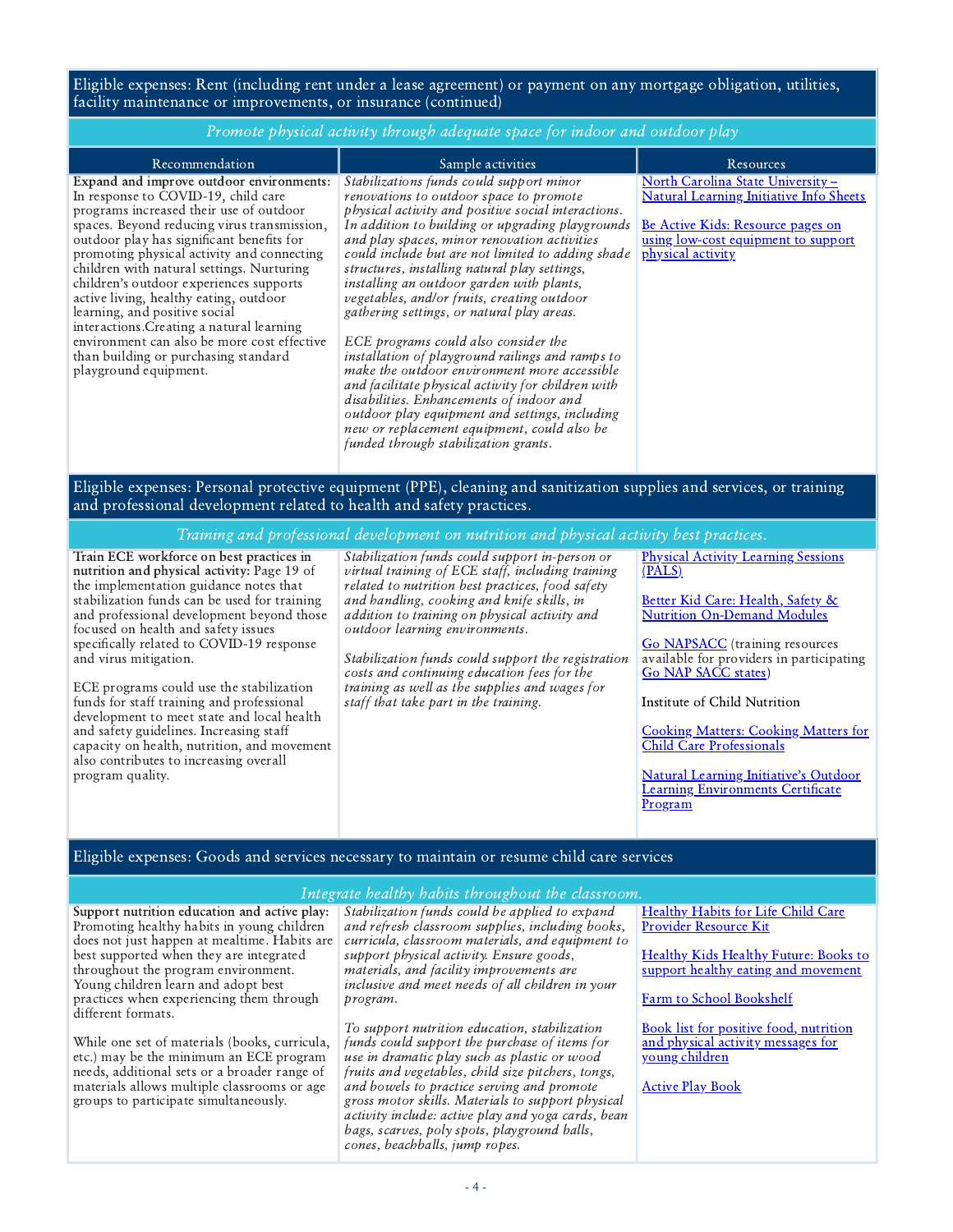#### Eligible expenses: Goods and services necessary to maintain or resume child care services (continued)

| Increase access to nutritious meals and snacks by becoming a CACFP program.                                                                                                                                                                                                                                                                                                                                                                                                                                                                                                                                                                                                                                                                                                                                                                                                                                                                                                                                                              |                                                                                                                                                                                                                                                                                                                                                                                                                                                                                                                                                                                                                                                                                                                                 |                                                                                                                                                                                                                                                                                                                                                                                                       |  |  |
|------------------------------------------------------------------------------------------------------------------------------------------------------------------------------------------------------------------------------------------------------------------------------------------------------------------------------------------------------------------------------------------------------------------------------------------------------------------------------------------------------------------------------------------------------------------------------------------------------------------------------------------------------------------------------------------------------------------------------------------------------------------------------------------------------------------------------------------------------------------------------------------------------------------------------------------------------------------------------------------------------------------------------------------|---------------------------------------------------------------------------------------------------------------------------------------------------------------------------------------------------------------------------------------------------------------------------------------------------------------------------------------------------------------------------------------------------------------------------------------------------------------------------------------------------------------------------------------------------------------------------------------------------------------------------------------------------------------------------------------------------------------------------------|-------------------------------------------------------------------------------------------------------------------------------------------------------------------------------------------------------------------------------------------------------------------------------------------------------------------------------------------------------------------------------------------------------|--|--|
| Recommendation                                                                                                                                                                                                                                                                                                                                                                                                                                                                                                                                                                                                                                                                                                                                                                                                                                                                                                                                                                                                                           | Sample activities                                                                                                                                                                                                                                                                                                                                                                                                                                                                                                                                                                                                                                                                                                               | Resources                                                                                                                                                                                                                                                                                                                                                                                             |  |  |
| Invest in goods and services to qualify for<br>the Child and Adult Care Food Program<br>(CACFP): CACFP provides reimbursement<br>to ECE programs for nutritious meals and<br>snacks served to eligible children. CACFP<br>contributes to the health and wellness of<br>young children and also defrays meal costs<br>for ECE programs. Stabilization funds could<br>enable an ECE program, especially small<br>centers and family child care homes, to<br>invest in equipment, materials, and services<br>to help them meet CACFP requirements. Per<br>page 19 of the ACF/OCC implementation<br>guidance, stabilization funds can even<br>support "food and equipment and<br>materials." For programs that have not<br>previously participated in CACFP, the<br>stabilization funds could potentially serve as<br>seed funding to purchase the materials and<br>services necessary to become a CACFP<br>provider. These programs would then benefit<br>from on-going reimbursements, TA, and<br>resources from their state CACFP agency. | Stabilization grants could support the purchase<br>of equipment and materials to facilitate the<br>provision of nutritious meals and snacks. This<br>may include: refrigerators, freezers, mobile<br>heated cabinets, microwaves, cook and hold<br>ovens, stoves, counters, cabinets, shelving,<br>pantry space, utility carts, small appliances (rice<br>cooker, dicer, scales), pots, pans, mixing bowls,<br>cutting boards.                                                                                                                                                                                                                                                                                                  | Child and Adult Care Food Program<br>Overview<br><b>CACFP</b> State Agencies<br><b>CACFP</b> Sponsors Association                                                                                                                                                                                                                                                                                     |  |  |
|                                                                                                                                                                                                                                                                                                                                                                                                                                                                                                                                                                                                                                                                                                                                                                                                                                                                                                                                                                                                                                          | Create an enabling environment for healthy eating.                                                                                                                                                                                                                                                                                                                                                                                                                                                                                                                                                                                                                                                                              |                                                                                                                                                                                                                                                                                                                                                                                                       |  |  |
| Enhance the mealtime environment to<br>support healthy eating practices like Family<br>Style Dining: Family style dining is an<br>evidence based practice that supports social<br>interaction and promotes portion control as<br>children learn to serve themselves. While<br>COVID-19 has placed a temporary pause on<br>Family Style Dining in child care settings,<br>this practice is still a part of a quality<br>program. ECE programs could consider<br>using stabilization funds to support a return<br>to Family Style Dining once allowable by<br>your state or per USDA/CACFP guidance.                                                                                                                                                                                                                                                                                                                                                                                                                                       | Stabilization funds could be used to purchase<br>supplies and equipment for family-style dining.<br>This can include dining sets (plates, flatware,<br>cups, etc.) designed for children, serving bowls,<br>child-sized serving utensils, pitchers, and supplies<br>to measure out child-sized portions.<br>Funds can also be used to purchase supplies and<br>equipment needed to offer more fresh foods,<br>such as cutting boards, knives, baking sheets,<br>pots and pans, etc.<br>Stabilization grants could also enhance the<br>quality and variety of foods served in ECE<br>settings, including the purchase of fresh fruits<br>and vegetables, produce from farmers and<br>farmers' markets, and other seasonal items. | <b>Nemours Family Style Dining Toolkit</b><br><b>National CACFP Sponsors Association</b><br><b>Tips for Family Style Dining</b><br><b>Transitioning from Family Style Service</b><br>to Plated Meal Service: Maintaining<br><b>Responsive Feeding and Responsive</b><br>Eating in Child Care during COVID19<br>Pandemic<br>Farm to Early Care and Education<br><b>Local Food Purchasing Resources</b> |  |  |

## Eligible expenses: Mental health supports for children and employees.

#### Increase access to mental health supports for children and staff.

Introduce and/or expand staff wellness supports: As role models and trusted resources for families, child care staff affect the development of young children's behaviors, including healthy eating, physical activity, and social-emotional skills.<sup>10</sup> However, as low-wage employees, ECE staff often do not have the financial means or access to programs and services to support their own health and wellness. Stabilization grants provide an opportunity for ECE staff to access much needed resources to help them recover from the pandemic and improve their own wellness over the longterm. Improving wellness also helps to reduce absenteeism and healthcare costs, and, improve employee productivity and morale.<sup>11</sup>

ECE programs may consider covering the cost of mental health consultations for staff, providing wellness activities for staff (yoga or meditation, etc.), or wellness resources and tools. Funds could support wellness books, subscription to wellness apps or other materials to promote mental health. Programs could also provide training and supports for stress management and coping.

- 5- health insurance and mental health benefits. ECE providers that offer health benefits to their staff could use stabilization funds to ensure that they have a robust mental health benefit that provides comprehensive care and access to services. Stabilization funds could also cover paid time off for staff to attend appointments with mental health care providers. Funds could also support new health benefits, including

Nemours KidsHealth & Michael Phelps [Foundation's](https://classroom.kidshealth.org/index.jsp?Grade=cc&Section=ihmp) imHealthy and imSuccessful learning programs

Office of Child Care Mental Health and Wellness [Resources](https://www.acf.hhs.gov/occ/toolkit/mental-health-and-wellness-resources)

National Head Start Association [Nurturing](https://www.nhsa.org/wp-content/uploads/2020/10/qi_toolkit_nurturing_staff_wellness.pdf) Staff Wellness Toolkit

Head Start: Promoting Staff [Well-being](https://eclkc.ohs.acf.hhs.gov/mental-health/article/promoting-staff-well-being)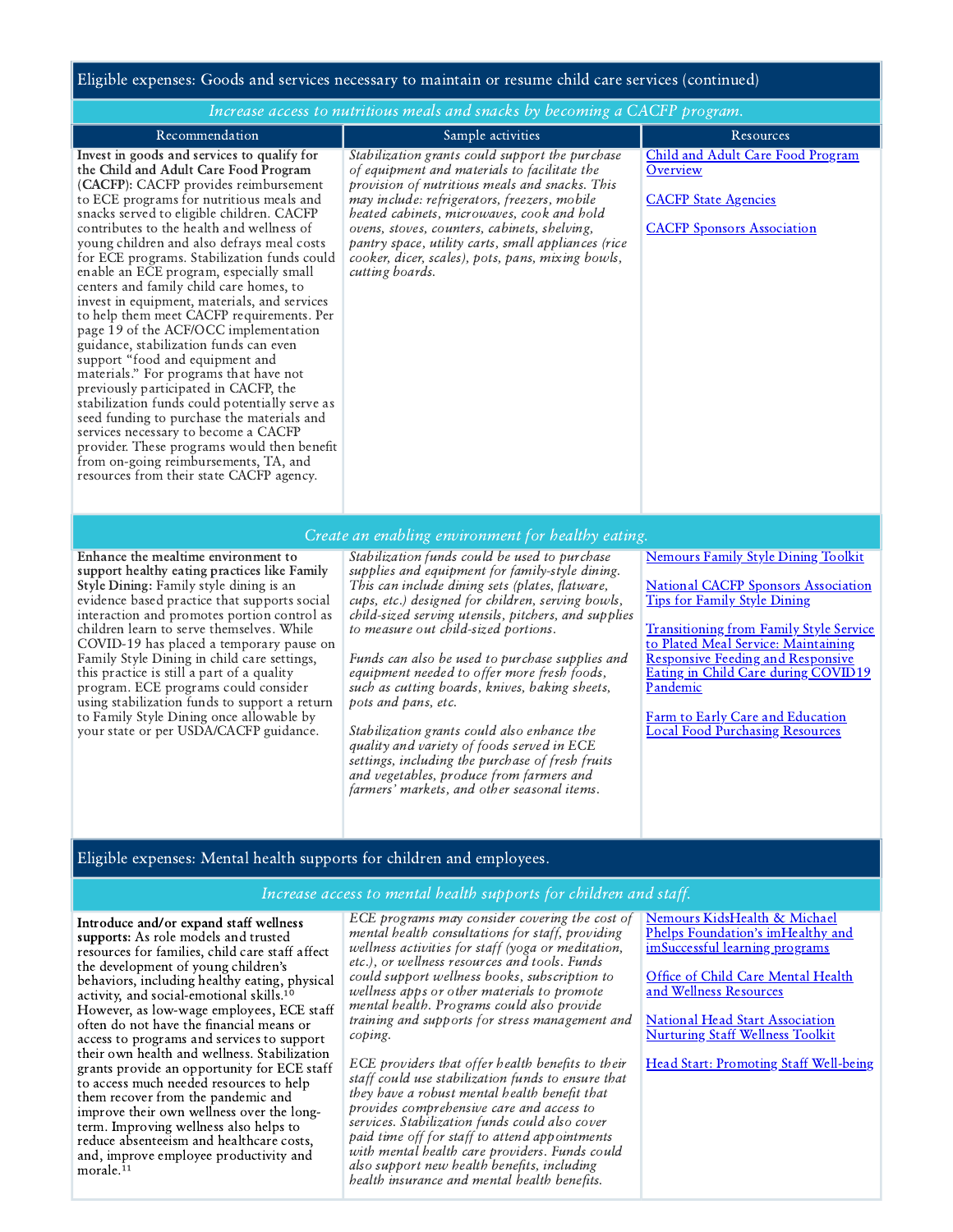## <span id="page-5-0"></span>Eligible expenses: Mental health supports for children and employees.

### Increase access to mental health supports for children and staff.

|                                                                                                                                                                                                                                                                                                                                                                                                                                                                                                                                                                                                                                                                                                                                                                                                                                                                                                                                                                                                                                                         | mercuse access to mental meaning supports for chauren and surff.                                                                                                                                                                                                                                                                                     |                                                                                                                                                                                                                                                                                                                                                                                                 |
|---------------------------------------------------------------------------------------------------------------------------------------------------------------------------------------------------------------------------------------------------------------------------------------------------------------------------------------------------------------------------------------------------------------------------------------------------------------------------------------------------------------------------------------------------------------------------------------------------------------------------------------------------------------------------------------------------------------------------------------------------------------------------------------------------------------------------------------------------------------------------------------------------------------------------------------------------------------------------------------------------------------------------------------------------------|------------------------------------------------------------------------------------------------------------------------------------------------------------------------------------------------------------------------------------------------------------------------------------------------------------------------------------------------------|-------------------------------------------------------------------------------------------------------------------------------------------------------------------------------------------------------------------------------------------------------------------------------------------------------------------------------------------------------------------------------------------------|
| Enhance family engagement and support<br>through facilitated dialogue: ECE staff,<br>families, and children were all significantly<br>impacted by the prolonged COVID-19<br>pandemic. While ECE programs should be<br>encouraged to invest in formal mental health<br>supports, referrals, and services, demand for<br>such supports will certainly exceed supply.<br>This will be especially true in rural and<br>underserved communities. ECE programs<br>could apply stabilization grants to activities<br>that support family engagement and<br>enhance both the provider-family connection<br>and the family-family connection at their<br>programs. These activities can provide<br>informal supports for mental health and<br>wellness.                                                                                                                                                                                                                                                                                                          | Stabilization funds could be used to engage<br>organizations with expertise in training and<br>delivering Caring Cafes, family cafes or other<br>facilitated conversations. Funds could support<br>expenses associated with delivering Cafes,<br>including facilitators, food, child care expenses,<br>stipends for participating parents and staff. | Center for the Study of Social Policy's<br><b>Strengthening Families: Using Café</b><br><b>Conversations to Build Protective</b><br><b>Factors and Parent Leadership</b><br>Curricula Concepts: Training on<br><b>Caring Conversations Cafés</b>                                                                                                                                                |
| Create nurturing classrooms and increase<br>staff capacity on trauma-informed care:<br>Given the prolonged pandemic and<br>significant impact on communities of color,<br>ECE professionals will encounter children<br>and families that have experienced trauma.<br>Young children that experience trauma,<br>stress, fear, and loss are more likely to<br>exhibit challenging behaviors. They may<br>also present delay or impairment across the<br>development domains, i.e. physical,<br>cognitive, social and emotional, language,<br>and literacy. <sup>12</sup> To meet these needs, ECE<br>programs could use stabilization grants for<br>training on trauma-informed care and<br>creating nurturing classrooms. Besides<br>understanding the impact of trauma on<br>children, ECE programs should also explore<br>how to promote and enhance positive-based<br>experiences for children. There is growing<br>evidence that positive childhood experience<br>can have significant effects on a child's<br>health and development. <sup>13</sup> | Stabilization grants could be used to support<br>training for staff on trauma-informed care and/or<br>positive-based experience approaches. Funds<br>could also support the purchase and integration<br>of social and emotional learning (SEL)<br>curriculum and classroom resources.                                                                | <b>ACF Resource Guide for Trauma-</b><br><b>Informed Human Services: Early</b><br><b>Childhood Programs</b><br><b>NAEYC Creating Trauma-Sensitive</b><br>Classrooms<br><b>Center for Early Childhood Mental</b><br>Health Consultation: Finding Social<br><b>Emotional Curricula</b><br><b>HOPE: Healthy Outcomes from</b><br>Positive Experiences & The Four<br><b>Building Blocks of HOPE</b> |

#### Self-Assessments to Guide Investments in Nutrition and Physical Activity

There are several tools available to help ECE programs determine their strengths and areas for improvement in meeting healthy eating and physical activity best practices. The results of such assessments could help ECE providers to use the stabilization grants effectively and for lasting impact. State partners should encourage ECE providers to complete or re-visit a self-assessment when planning use of the stabilization grants. While several national and state-specific tools are available, state partners should promote the self-assessment tool that best meets ECE program's needs. Nationally available tools include:

- Go [NAPSACC](https://gonapsacc.org/) is a suite of online tools to help ECE providers to improve the health of young children through practices, policies, and environments. Go NAPSACC is currently available in 21 [states.](https://gonapsacc.org/participating-states)
- Head Start's Positive Eating Environment [Self-Assessment](https://eclkc.ohs.acf.hhs.gov/nutrition/learning-module/positive-eating-environment-tool) for Early Care and Education (ECE) Programs offers a brief, user-friendly way to assess basic mealtime practices. The tool is designed for center-based and family child care programs that serve 3 to 5 year olds. Staff can use this tool to evaluate the availability of healthy nutrition and mealtime environments. It can also be used for staff discussions and policy planning. The Positive Eating Environment Tool is an interactive companion to the PDF version of the tool.
- Wellness Policy [Workbook](https://workbook.healthywaytogrow.org/) for Early Care and Education was developed by Nemours and the American Heart Association as part of Healthy Way to Grow (HWTG). HWTG was a national, science-based, early childhood technical assistance program to help improve practices and policies for obesity prevention.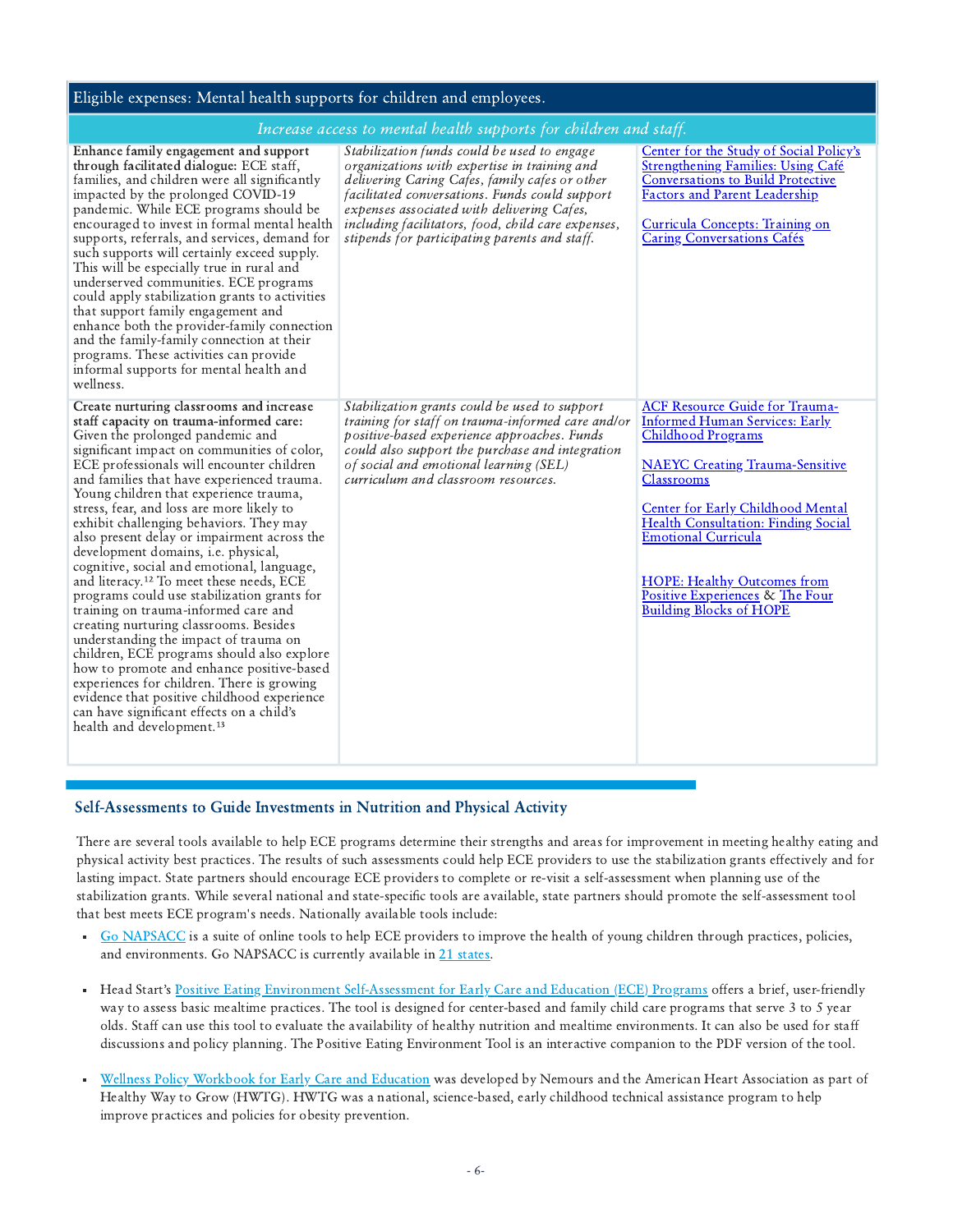## <span id="page-6-0"></span>How State Partners Can Support Lead Agencies and ECE Programs

State partners can build on their current initiatives with ECE programs to support Lead Agencies in promoting the child care stabilization funds, advancing equity strategies, and providing TA to ECE programs on use of grant funds for nutrition and physical activity program improvements. State partners can:



Review the state's final CCDF plan and engage with the Lead Agency to understand their plan for issuing the stabilization grants.



Promote the stabilization grants through your networks, list-servs, social media, or upcoming trainings for ECE providers.



Encourage the Lead Agency to explicitly highlight nutrition and physical activities as eligible expenses for grant funds. The Lead Agency can customize the sample application materials developed by ACF/OCC.



Contact ECE providers that have participated in your trainings, like learning collaboratives and Physical Activity Learning Sessions (PALS). Inform trainers and ECE providers of the availability of the grants and how they could support nutrition and physical activity.



Re-purpose GIS Story Maps originally created for CACFP outreach under HKHF TAP. The story maps identify ECE programs located in food deserts and high-poverty communities. Partners could target communications and TA to these programs.



Promote the stabilization grants on your state's recognition program website. Provide sample activities to assist ECE providers in using stabilization resources to support healthy eating and physical activity best practices.



Engage the individuals in your state who have completed NC State's Early Childhood Outdoor Learning Environments certificate. Inform them of the availability of stabilization grants and how these funds could enhance outdoor spaces. State partners could create a roster of individuals willing to provide TA on outdoor learning spaces to ECE programs.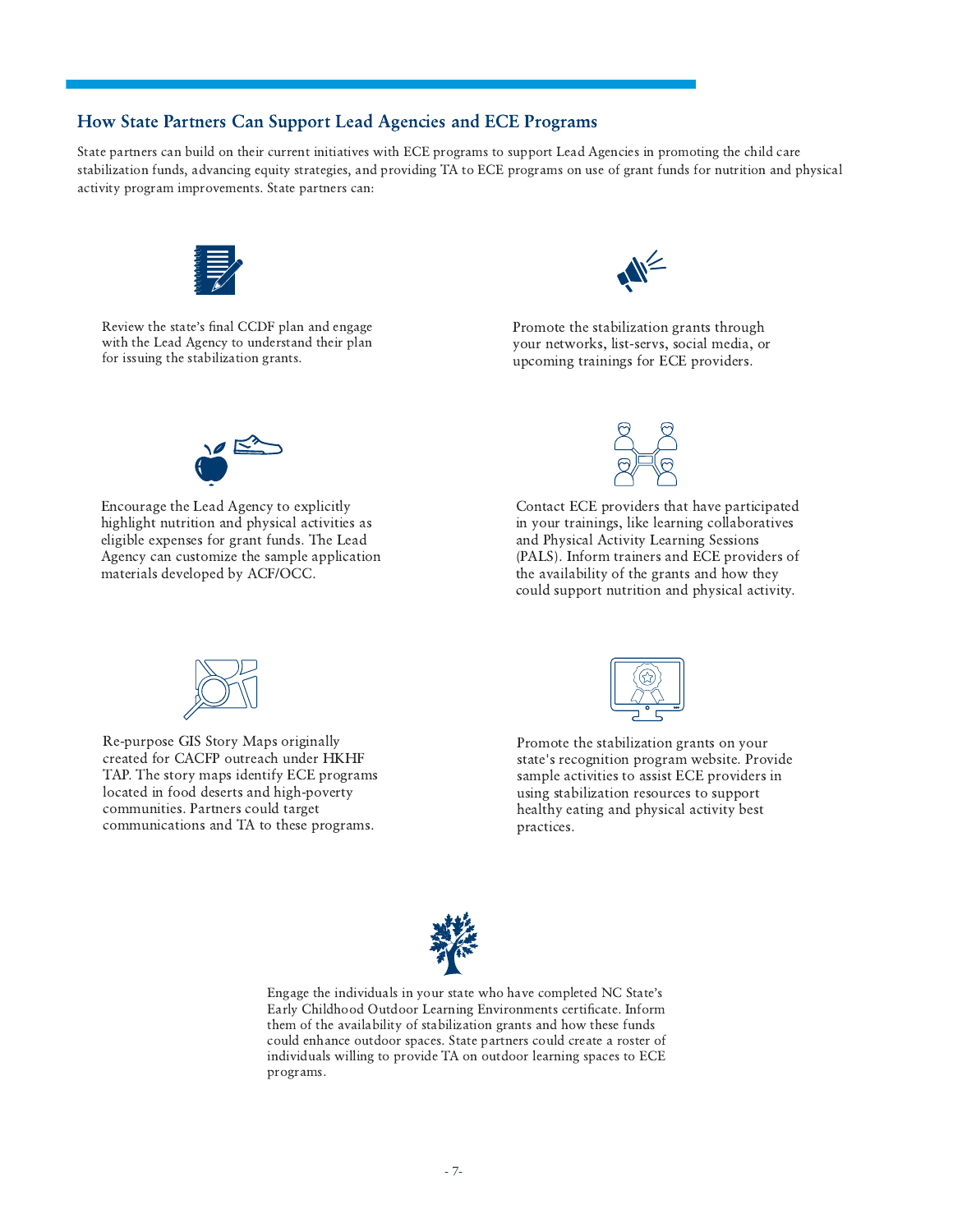## <span id="page-7-0"></span>Equity Considerations & Strategies



ARP stabilization funds are among the many federal resources now in the hands of states as they rebuild and enhance their ECE sector. Lead Agencies face immense pressure to quickly disperse these funds but to also ensure broad access to the grants. The federal implementation guidance offers broad program eligibility criteria, noting that non-CCDF providers can also access these resources, along with ECE centers who have not previously received federal assistance.

Lead Agencies and state partners should center equity strategies in their grant-making processes to increase access among small centers, family child care homes, non-English speakers, and those from diverse communities. State partners and Lead Agencies should review and integrate recommendations from OCC's American Rescue Plan Act Stabilization Subgrants for Child Care Providers: Application Tips, [Considerations,](https://childcareta.acf.hhs.gov/sites/default/files/public/subgrant_application_tips_and_considerations.pdf) and Sample Forms. The document provides important considerations for developing 'provider-friendly' grant applications and processes. Child Care Aware of America has also recently developed a Relief Funding Best Practices Checklist for Child Care Advocates to support state partners in developing an equitable [grant-making](https://www.childcareaware.org/wp-content/uploads/2021/06/funding-checklist.pdf) effort. Additionally, Nemours recommends that state partners and Lead Agencies consider promising equity strategies such as:

- Additional grant funds or "Equity Bonuses" to ECE programs located in communities facing multiple systemic barriers to health, wellness, and/or economic development. The [Connecticut](https://www.ctoec.org/covid-19/ready-set-rebuild/stabilization-funding/) Office of Early Childhood uses CDC's Social [Vulnerability](https://www.atsdr.cdc.gov/placeandhealth/svi/index.html) Index(SVI) to provide additional stabilization funding to ECE programs in under-resourced communities. The SVI helps public health officials identify communities that most likely need support before, during, and after natural or human-caused disasters.
- ä, Set-aside rounds of grant funding for specific categories of ECE providers, such as family child care homes, small businesses, non-English speakers, and programs in under-resourced communities. Or open the application earlier for these types of providers.
- TAPS and SPAN state partners should build on previous equity training and efforts to ensure broad access to grant funds. In partnership with the Institute for Public Health Innovation (IPHI), Nemours has supported equity training and TA to several TAP and SPAN states since 2019. Share equity strategies and support to the CCDF Lead Agency based on lessons learned from your respective equity efforts.

# Additional Assistance Available

The federal and state funding landscape is rapidly changing for ECE programs. As a national TA provider, Nemours continues to monitor federal funding streams and implementation guidance to states. Please contact [hkhftap@nemours.org](mailto:hkhftap@nemours.org) with questions or comments on this TA brief or to submit requests for additional support related to the child care stabilization grants.